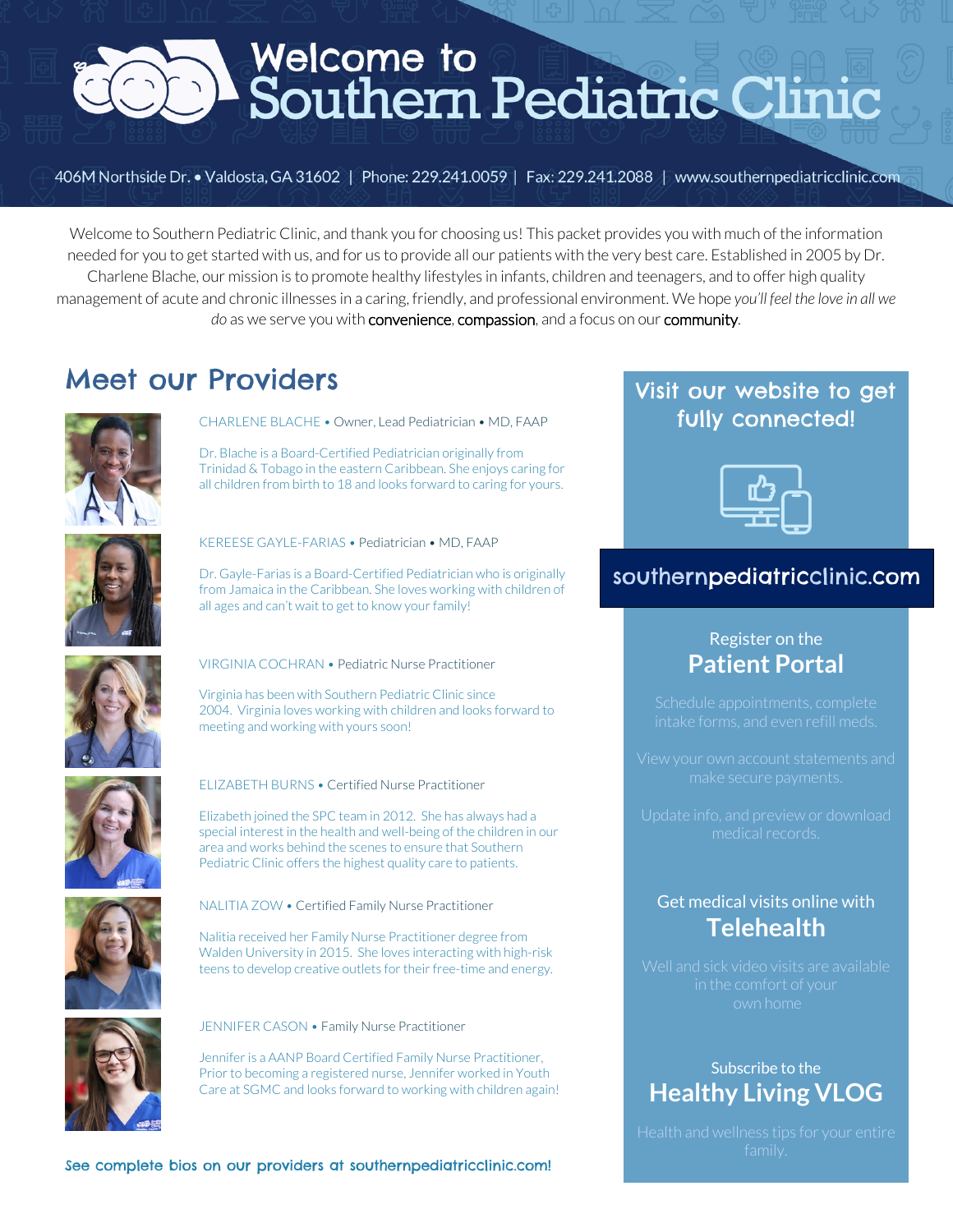

Southern Pediatric Clinic

406M Northside Dr. Valdosta, GA 31602 Phone: 229.241.0059 | Fax: 229.241.2088 info@southernpediatricclinic.com

#### **POLICIES & PROCEDURES**

In order for us to operate in the most effective way, we have implemented office policies to protect both the interest of our patients and our practice. The policies are meant to help you understand the expectations at Southern Pediatric Clinic. Dr. Blache strives to maintain up-to-date healthcare guidelines via equipment, testing, and insurance regulations. Therefore, our policies may change from time to time, but you will be informed of any changes. Additionally, we appreciate any suggestions that will improve our practice. Suggestions may be submitted in writing and given to any staff member. Again, welcome to our practice! Should you have questions regarding our office procedures, please ask any staff member for assistance. Please become familiar with the following policies and procedures:

- 1. Our office is open from 8:15-5:00 Monday through Thursday and 8:15-12:00 on Friday.
- 2. All patients under 18 years must be accompanied by a parent/guardian OR a person who the parent/guardian has indicated is able to accompany the patient. You will be asked to complete a Statement of Persons Allowed to Accompany Patient to Office Visits form.
- 3. We do not encourage walk-ins. However, we leave space on our schedule for sick visits. Therefore, if your child is sick, please call the office for an appointment. If your child is very sick, please let us know so we can evaluate him/her as soon as possible.
- 4. Patients who are more than 10 minutes late for a scheduled appointment could be asked to reschedule. If you are new to the practice, please plan on arriving 10-15 minutes early to complete any necessary paperwork.
- 5. Please have your insurance and/or member card available at each appointment.
- 6. We care about the safety of our patients. Therefore, while waiting to be seen, please do not allow your child/children to run though the waiting room or climb on any furniture, as these are hazards and your child could be seriously injured. Also, we ask that you do your best to keep your child(ren)'s noise level at a minimum so that other patients are not disturbed as we see a wide range of patients who have various health concerns.
- 7. Electronic devices, including cell phones, must be turned off or on silent while in the triage area and exam room.
- 8. ADHD prescription refills called in to the refill line will be ready in 2 business days. When requesting a refill, please leave your name, your child's name and date of birth, the prescription name and dosage information, as well as a contact number at which you can be reached.
- 9. Any patient being treated for ADHD or Asthma will not receive a prescription refill if that patient fails to keep his/her scheduled appointments.
- 10. Phone messages require the following information: patient's name, date of birth, pharmacy, brief description of your concern, your name, and a contact phone number to call you back. Without this information, we cannot accurately assess your child's needs and develop a plan of care. Most phone messages for providers will be returned at the end of the business day.

#### **NO SHOW POLICY**

We define a "no-show" as a missed appointment without the parent, guardian, or patient giving a minimum of a 24-hour notice of cancellation or rescheduling. Additionally, it is not in your child's best interest to miss an appointment and not reschedule it on another day.

For these reasons, we will be enforcing the following:

- 1. When 2 appointments are missed within a calendar year without a 24-hour notice, the patient will receive a notification of discharge and be discharged from the practice 30 days after written notification.
- 2. When an appointment is missed for any reason, rescheduling will be done on a first-available basis. (Neither special exceptions nor accommodations will be made when paperwork needs to be filled out for other agencies.)
- 3. Repeated missed appointments can be deemed medical neglect by a primary care provider and as such reported to the Department of Family and Children's Services (DFCS).

72 HOURS PRIOR TO APPOINTMENTS, A REMINDER CALL WILL BE MADE IN THE EVENING. PLEASE ENSURE THAT WE ALWAYS HAVE YOUR CURRENT PHONE NUMBER.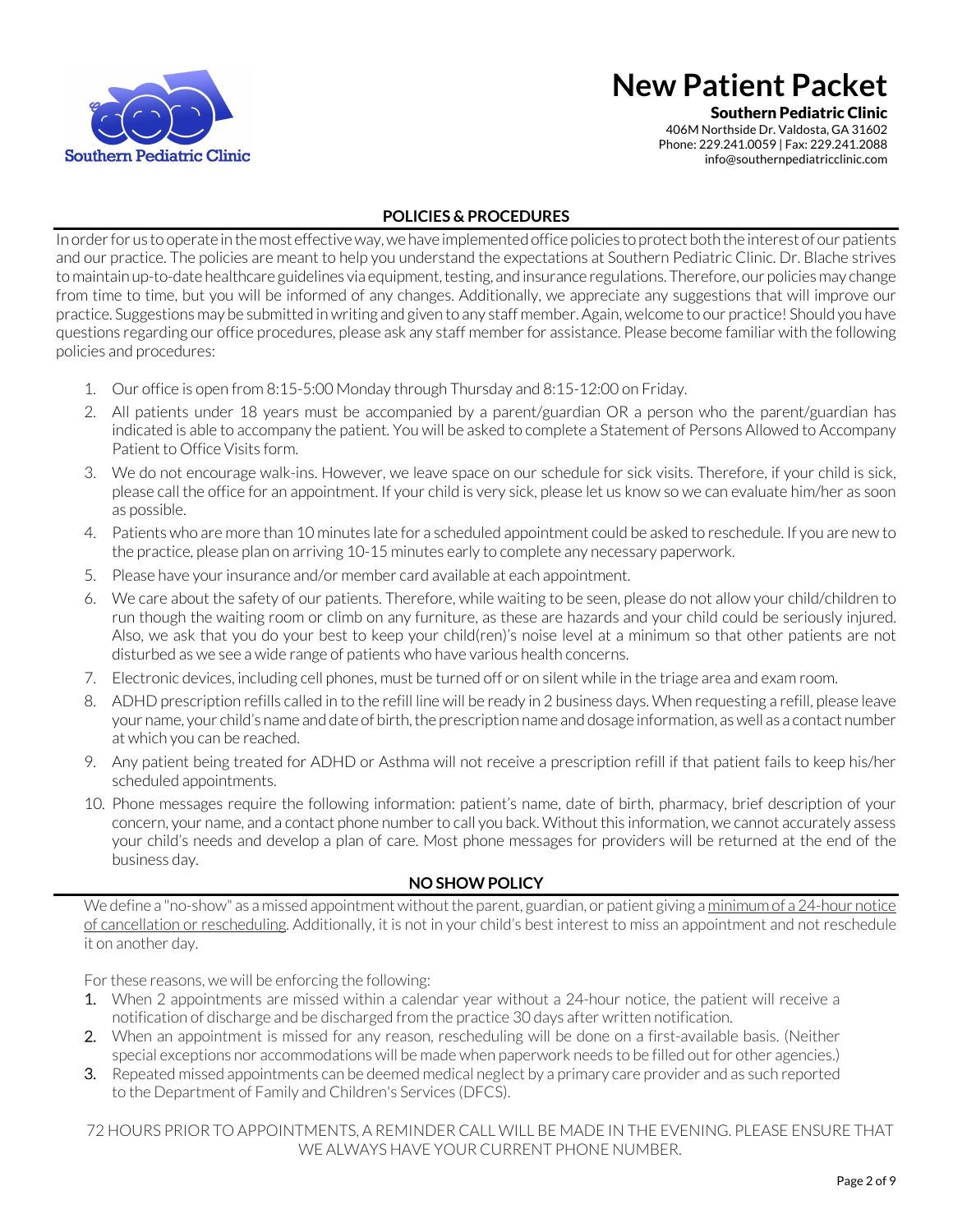

Southern Pediatric Clinic

406M Northside Dr. Valdosta, GA 31602 Phone: 229.241.0059 | Fax: 229.241.2088 info@southernpediatricclinic.com

#### **OUR POLICY ON VACCINATIONS**

We are not accepting patients whose parents choose not to vaccinate them as we believe they present a risk to our patients who are not as yet fully vaccinated and a risk to the community at large. Also, we discourage alternative vaccine schedules as they delay the vaccination process and reduce our office's efficiency.

As Pediatric providers, we believe strongly in vaccinating children and encourage all parents to allow us to follow the vaccination schedule approved by the American Academy of Pediatrics and the CDC (Center for Disease Control).

Following is a list of reputable websites with research-based information about vaccines and vaccination.

- 1. American Academy of Pediatrics: www.cispimmuize.org
- 2. Center for Disease Control: www.cdc.gov/vaccines
- 3. National Network for Immunization Information: www.immunizationinfo.org
- 4. Immunization Action Coalition: www.immunize.org

Below is a summary of the recommended vaccination schedule.

| <b>BIRTH</b>         | Hepatitis B (HepB)                                                                                                                     |
|----------------------|----------------------------------------------------------------------------------------------------------------------------------------|
| 1 TO 2 MONTHS        | HepB                                                                                                                                   |
| 2 MONTHS             | Rotavirus (RV); Diphtheria, tetanus, acellular pertussis (DTap);<br>Haemophilus influenza type b (Hib); Pneumococcal (PCV); Polio (PV) |
| 4 MONTHS             | RV, DTap, Hib, PCV, IPV                                                                                                                |
| 6 MONTHS             | RV, Dtap, Hib, PCV                                                                                                                     |
| 6 TO 18 MONTHS       | HepB, IPV                                                                                                                              |
| 6 MONTHS TO 18 YEARS | Influenza (annually)                                                                                                                   |
| 12 TO 15 MONTHS      | Hib; PCV; Measles, mumps and rubella (MMR); Chickenpox (Varicella)                                                                     |
| 12 TO 23 MONTHS      | Hepatitis A                                                                                                                            |
| 15 TO 18 MONTHS      | <b>DTap</b>                                                                                                                            |
| 4 TO 6 YEARS         | DTap, IPV, MMR, Varicella                                                                                                              |
| 11 TO 12 YEARS       | DTap; Human papillomavirus (HPV), three doses; Meningococcal (MCV4)                                                                    |
| 16 YEARS             | MCV4 booster                                                                                                                           |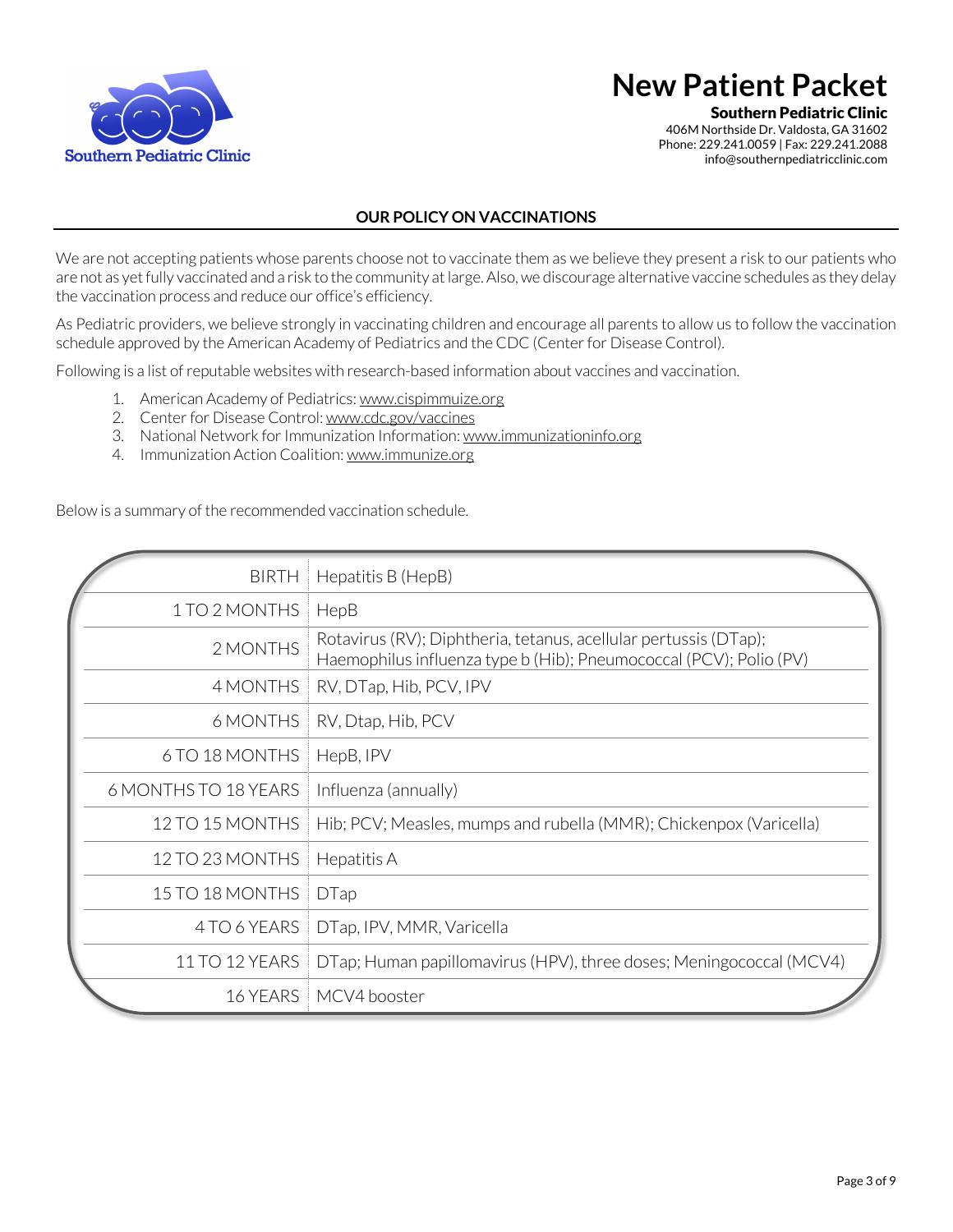

Southern Pediatric Clinic

406M Northside Dr. Valdosta, GA 31602 Phone: 229.241.0059 | Fax: 229.241.2088 info@southernpediatricclinic.com

#### **INSURANCE INFORMATION & REQUIREMENTS**

Whether you are a first-time parent or welcoming a new addition to your family, please remember to add the new baby to your insurance policy. It is best to inquire about the enrollment process and obtain any necessary forms prior to the birth of your child. It is vital to submit the enrollment forms to your insurance company as soon as possible after the birth of your child. Most insurance companies allow only 30 days after the birth of a child for paperwork to be sent in.

Any claims filed on behalf of your child will be denied by the insurance company until he or she is added to the policy. Additionally, all insurance companies have time sensitive filing limits, some as few as 60 days. As such, your child should be enrolled as soon as possible so that we may file for newborn hospital care and office services prior to these filing deadlines. Please periodically check with your insurance company and notify our billing department when your child has been added to the policy. Our friendly billing staff is available to assist you with any questions regarding claims or your account. Finally, please see our Financial Policy and Financial Consent to understand your financial responsibilities for services rendered.

NOTE: It is your responsibility to contact your insurance company to determine your child's coverage and if Southern Pediatric Clinic, LLC is in network with your insurance. Also, please ensure that Dr. Blache is listed as your Primary Care Provider (PCP).

#### **FINANCIAL POLICY**

Financial obligations vary based on insurance coverage. It is important that you review and fully understand your child's insurance policy prior to coming into the office. In order to prevent any misunderstandings, please read the following financial policy. If you have any questions regarding your insurance, please call your insurance company. Please ensure that your primary provider on your insurance is Dr. Blache. If you have questions regarding a bill from Southern Pediatric Clinic, please call our office and ask to speak to our billing department.

Current Insurance Information: Our practice participates with a variety of insurance plans. Bring your insurance card to each visit. It is your responsibility to provide us with updated insurance information prior to being seen.

Private Insurances: f we are not a provider for your insurance company, in addition to co-pays and deductibles, you will be responsible for paying any non-covered charges. Non-covered services may include but are not limited to complete annual physicals, immunizations and some diagnostic testing. If your insurance payment is not received within 90 (ninety) days, any remaining balance will be billed to you.

State Insurance: Medicaid, Peachstate, WellCare, and PeachCare members are required to present at the time of each visit, a current ID card. If you are "inactive" you will be given the option to pay in full for the visit or reschedule your appointment. If you choose to pay for the visit, the payment will be due the day the services are rendered.

Self-Pay/Private Pay/Uninsured: You are financially responsible for all fees due at the time of service.

Payments/Co-pays: Payments, including co-pays and deductibles, are due when services are rendered. Co-pays will be collected at check-in. If you are unable to pay your bill before services are rendered, you will be asked to speak to billing personnel to make payment arrangements. The office visit must be paid unless it is an emergency or life-threatening illness. Bills may be settled by cash, check, or credit card.

Patients under the age of 18: Any patient under the age of 18 must be accompanied by a Parent or Guardian who will be responsible for providing current information and payment at the time of service.

Collection/Bankruptcy: If your account becomes delinquent and is sent to an outside agency or attorney for collection, you will be responsible for all costs, including agency fees, attorney fees, court costs, and any other related expenses. Our practice reserves the right to discontinue the physician-patient relationship in the case of collection or bankruptcy.

Returned Checks: A fee of \$30.00 may be charged for each check returned to us.

Copies of Medical Records, Immunization Record, Etc.: If a request for records is made for purposes other than changing doctors, a copying fee may be charged up to an amount allowed by state law. All forms being completed by our office and/or copied outside of an appointment are subject to a printing/copying fee.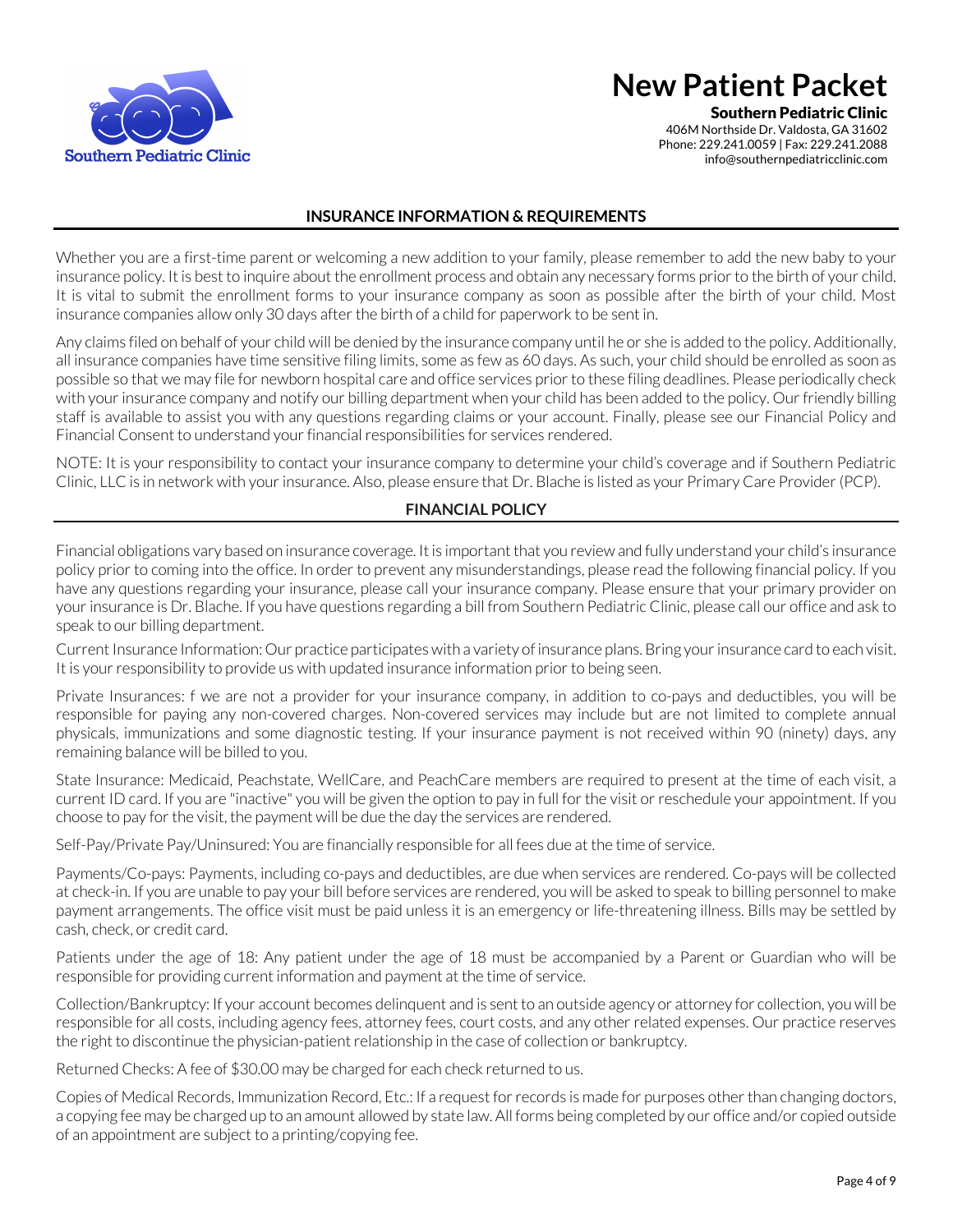

Southern Pediatric Clinic

406M Northside Dr. Valdosta, GA 31602 Phone: 229.241.0059 | Fax: 229.241.2088 info@southernpediatricclinic.com

#### NOTICE OF PRIVACY PRACTICES

Privacy Officer • Jennifer Chance • 229-241-0059

#### **THIS NOTICE DESCRIBES HOW HEALTH INFORMATION ABOUT YOU MAY BE USED AND DISCLOSED AND HOW YOU CAN GET ACCESS TO THIS INFORMATION.**

#### **PLEASE REVIEW IT CAREFULLY. THE PRIVACY OF YOUR HEALTH INFORMATION IS IMPORTANT TO US.**

#### Effective Date: September 23, 2013

We understand the importance of privacy and are committed to maintaining the confidentiality of your medical information. We make a record of the medical care we provide and may receive such records from others. We use these records to provide or enable other health care providers to provide quality medical care, to obtain payment for services provided to you as allowed by your health plan and to enable us to meet our professional and legal obligations to operate this medical practice properly. We are required by law to maintain the privacy of protected health information, to provide individuals with notice of our legal duties and privacy practices with respect to protected health information, and to notify affected individuals following a breach of unsecured protected health information. This notice describes how we may use and disclose your medical information. It also describes your rights and our legal obligations with respect to your medical information. If you have any questions about this Notice, please contact our Privacy Officer listed above.

### **I. HOW THIS MEDICAL PRACTICE MAY USE OR DISCLOSE YOUR HEALTH INFORMATION**

This medical practice collects health information about you and stores it in an electronic health record/personal health record. This is your medical record. The medical record is the property of this medical practice, but the information in the medical record belongs to you. The law permits us to use or disclose your health information for the following purposes:

Treatment: We use medical information about you to provide your medical care. We disclose medical information to our employees and others who are involved in providing the care you need. For example, we may share your medical information with other physicians or other health care providers who will provide services that we do not provide. Or we may share this information with a pharmacist who needs it to dispense a prescription to you, or a laboratory that performs a test. We may also disclosemedical information to members of your family or others who can help you when you are sick or injured, or after you die.

Payment: We use and disclose medical information about you to obtain payment for the services we provide. For example, we give your health plan the information it requires before it will pay us. We may also disclose information to other health care providers to assist them in obtaining payment for services they have provided to you.

Health Care Operations: We may use and disclose medical information about you to operate this medical practice. For example, we may use and disclose this information to review and improve the quality of care we provide, or the competence and qualifications of our professional staff. Or we may use and disclose this information to get your health plan to authorize services or referrals. We may also use and disclose this information as necessary for medical reviews, legal services and audits, including fraud and abuse detection and compliance programs and business planning and management. We may also share your medical information with our "business associates," such as our billing service, that perform administrative services for us. We have a written contract with each of these business associates that contains terms requiring them and their subcontractors to protect the confidentiality and security of your protected health information. We may also share your information with other health care providers, health care clearinghouses or health plans that have a relationship with you, when they request this information to help them with their quality assessment and improvement activities, their patient-safety activities, their population-based efforts to improve health or reduce health care costs, their protocol development, case management or care-coordination activities, their review of competence, qualifications and performance of health care professionals, their training programs, their accreditation, certification or licensing activities, or their health care fraud and abuse detection and compliance efforts. We may also share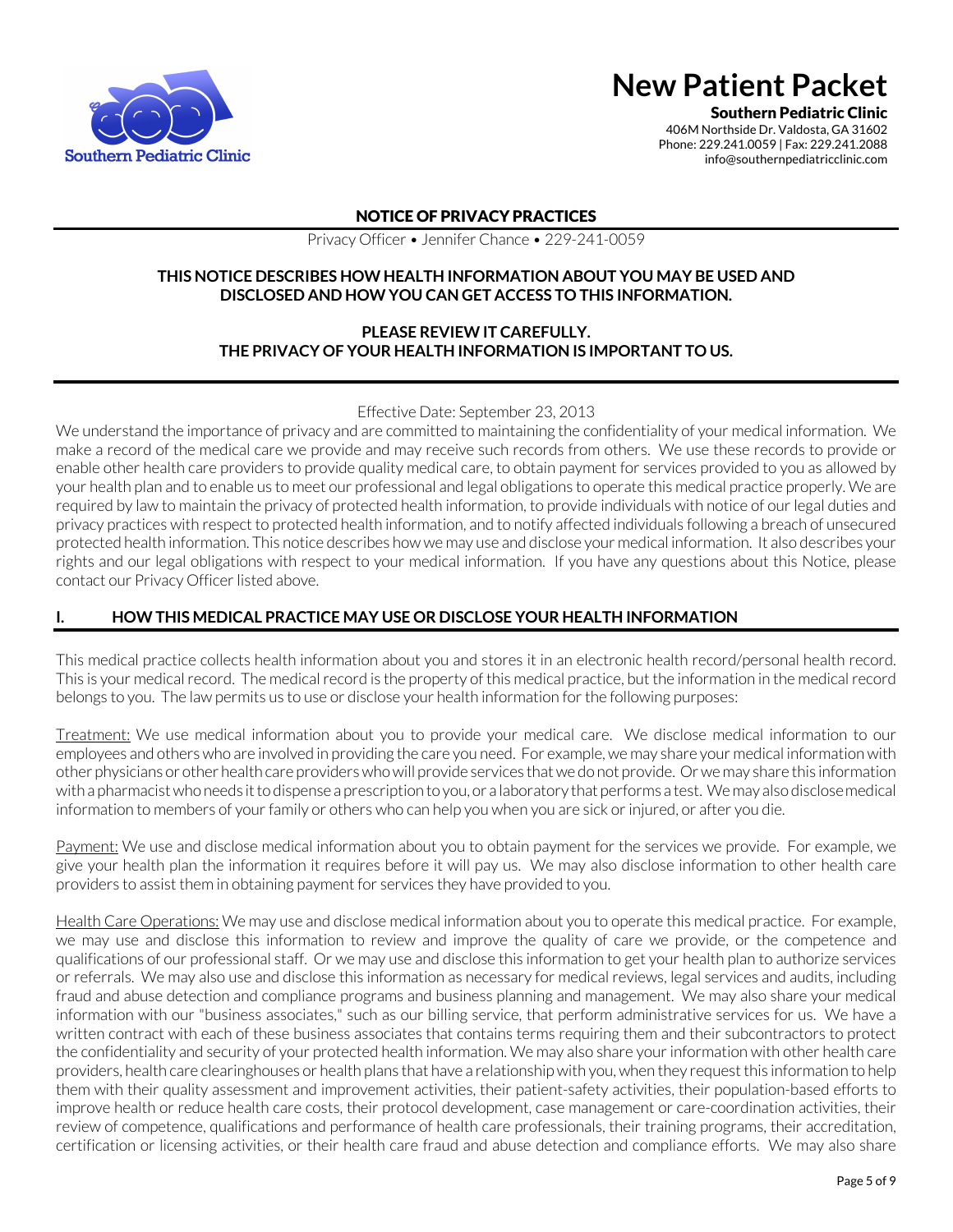

Southern Pediatric Clinic 406M Northside Dr. Valdosta, GA 31602 Phone: 229.241.0059 | Fax: 229.241.2088 info@southernpediatricclinic.com

medical information about you with the other health care providers, health care clearinghouses and health plans that participate with us in "organized health care arrangements" (OHCAs) for any of the OHCAs' health care operations. OHCAs include hospitals, physician organizations, health plans, and other entities which collectively provide health care services. A listing of the OHCAs we participate in is available from the Privacy Official.

Appointment Reminders: We may use and disclose medical information to contact and remind you about appointments. If you are not home, we may leave this information on your answering machine or in a message left with the person answering the phone.

Sign In Sheet: We may use and disclose medical information about you by having you sign in when you arrive at our office. We may also call out your name when we are ready to see you.

Notification and Communication With Family: We may disclose your health information to notify or assist in notifying a family member, your personal representative or another person responsible for your care about your location, your general condition or, unless you had instructed us otherwise, in the event of your death. In the event of a disaster, we may disclose information to a relief organization so that they may coordinate these notification efforts. We may also disclose information to someone who is involved with your care or helps pay for your care. If you are able and available to agree or object, we will give you the opportunity to object prior to making these disclosures, although we may disclose this information in a disaster even over your objection if we believe it is necessary to respond to the emergency circumstances. If you are unable or unavailable to agree or object, our health professionals will use their best judgment in communication with your family and others.

Marketing: Provided we do not receive any payment for making these communications, we may contact you to give you information about products or services related to your treatment, case management or care coordination, or to direct or recommend other treatments, therapies, health care providers or settings of care that may be of interest to you. We may similarly describe products or services provided by this practice and tell you which health plans this practice participates in. We may also encourage you to maintain a healthy lifestyle and get recommended tests, participate in a disease management program, provide you with small gifts, tell you about government sponsored health programs or encourage you to purchase a product or service when we see you, for which we may be paid. Finally, we may receive compensation which covers our cost of reminding you to take and refill your medication, or otherwise communicate about a drug or biologic that is currently prescribed for you. We will not otherwise use or disclose your medical information for marketing purposes or accept any payment for other marketing communications without your prior written authorization. The authorization will disclose whether we receive any compensation for any marketing activity you authorize, and we will stop any future marketing activity to the extent you revoke that authorization.

Sale of Health Information: We will not sell your health information without your prior written authorization. The authorization will disclose that we will receive compensation for your health information if you authorize us to sell it, and we will stop any future sales of your information to the extent that you revoke that authorization.

Required by Law: As required by law, we will use and disclose your health information, but we will limit our use or disclosure to the relevant requirements of the law. When the law requires us to report abuse, neglect or domestic violence, or respond to judicial or administrative proceedings, or to law enforcement officials, we will further comply with the requirement set forth below concerning those activities.

Public Health: We may, and are sometimes required by law, to disclose your health information to public health authorities for purposes related to: preventing or controlling disease, injury or disability; reporting child, elder or dependent adult abuse or neglect; reporting domestic violence; reporting to the Food and Drug Administration problems with products and reactions to medications; and reporting disease or infection exposure. When we report suspected elder or dependent adult abuse or domestic violence, we will inform you or your personal representative promptly unless in our best professional judgment, we believe the notification would place you at risk of serious harm or would require informing a personal representative we believe is responsible for the abuse or harm.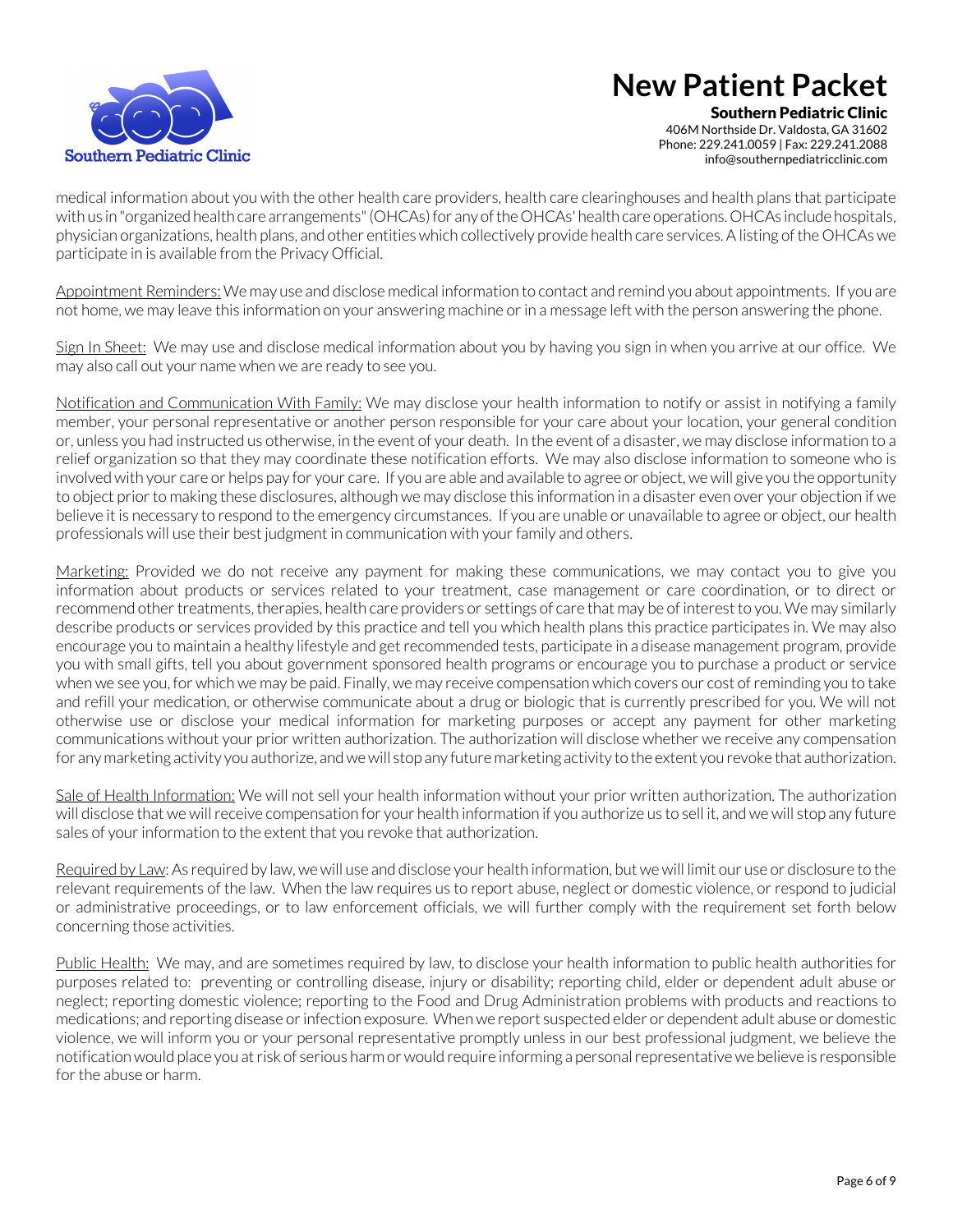

Southern Pediatric Clinic 406M Northside Dr. Valdosta, GA 31602 Phone: 229.241.0059 | Fax: 229.241.2088 info@southernpediatricclinic.com

Health Oversight Activities: We may, and are sometimes required by law, to disclose your health information to health oversight agencies during the course of audits, investigations, inspections, licensure and other proceedings, subject to the limitations imposed by law.

Judicial and Administrative Proceedings: We may, and are sometimes required by law, to disclose your health information in the course of any administrative or judicial proceeding to the extent expressly authorized by a court or administrative order. We may also disclose information about you in response to a subpoena, discovery request or other lawful process if reasonable efforts have been made to notify you of the request and you have not objected, or if your objections have been resolved by a court or administrative order.

Law Enforcement: We may, and are sometimes required by law, to disclose your health information to a law enforcement official for purposes such as identifying or locating a suspect, fugitive, material witness or missing person, complying with a court order, warrant, grand jury subpoena and other law enforcement purposes.

Coroners: We may, and are often required by law, to disclose your health information to coroners in connection with their investigations of deaths.

Organ or Tissue Donation: We may disclose your health information to organizations involved in procuring, banking or transplanting organs and tissues.

Public Safety: We may, and are sometimes required by law, to disclose your health information to appropriate persons in order to prevent or lessen a serious and imminent threat to the health or safety of a particular person or the general public.

Proof of Immunization: We will disclose proof of immunization to a school that is required to have it before admitting a student where you have agreed to the disclosure on behalf of yourself or your dependent.

Specialized Government Functions: We may disclose your health information for military or national security purposes or to correctional institutions or law enforcement officers that have you in their lawful custody.

Workers' Compensation: We may disclose your health information as necessary to comply with workers' compensation laws. For example, to the extent your care is covered by workers' compensation, we will make periodic reports to your employer about your condition. We are also required by law to report cases of occupational injury or occupational illness to the employer or workers' compensation insurer.

Change of Ownership: In the event that this medical practice is sold or merged with another organization, your health information/record will become the property of the new owner, although you will maintain the right to request that copies of your health information be transferred to another physician or medical group.

Breach Notification: In the case of a breach of unsecured protected health information, we will notify you as required by law. If you have provided us with a current e-mail address, we may use e-mail to communicate information related to the breach. In some circumstances our business associate may provide the notification. We may also provide notification by other methods as appropriate.

Psychotherapy Notes: We will not use or disclose your psychotherapy notes without your prior written authorization except for the following: 1) use by the originator of the notes for your treatment, 2) for training our staff, students and other trainees, 3) to defend ourselves if you sue us or bring some other legal proceeding, 4) if the law requires us to disclose the information to you or the Secretary of HHS or for some other reason, 5) in response to health oversight activities concerning your psychotherapist, 6) to avert a serious and imminent threat to health or safety, or 7) to the coroner or medical examiner after you die. To the extent you revoke an authorization to use or disclose your psychotherapy notes, we will stop using or disclosing these notes.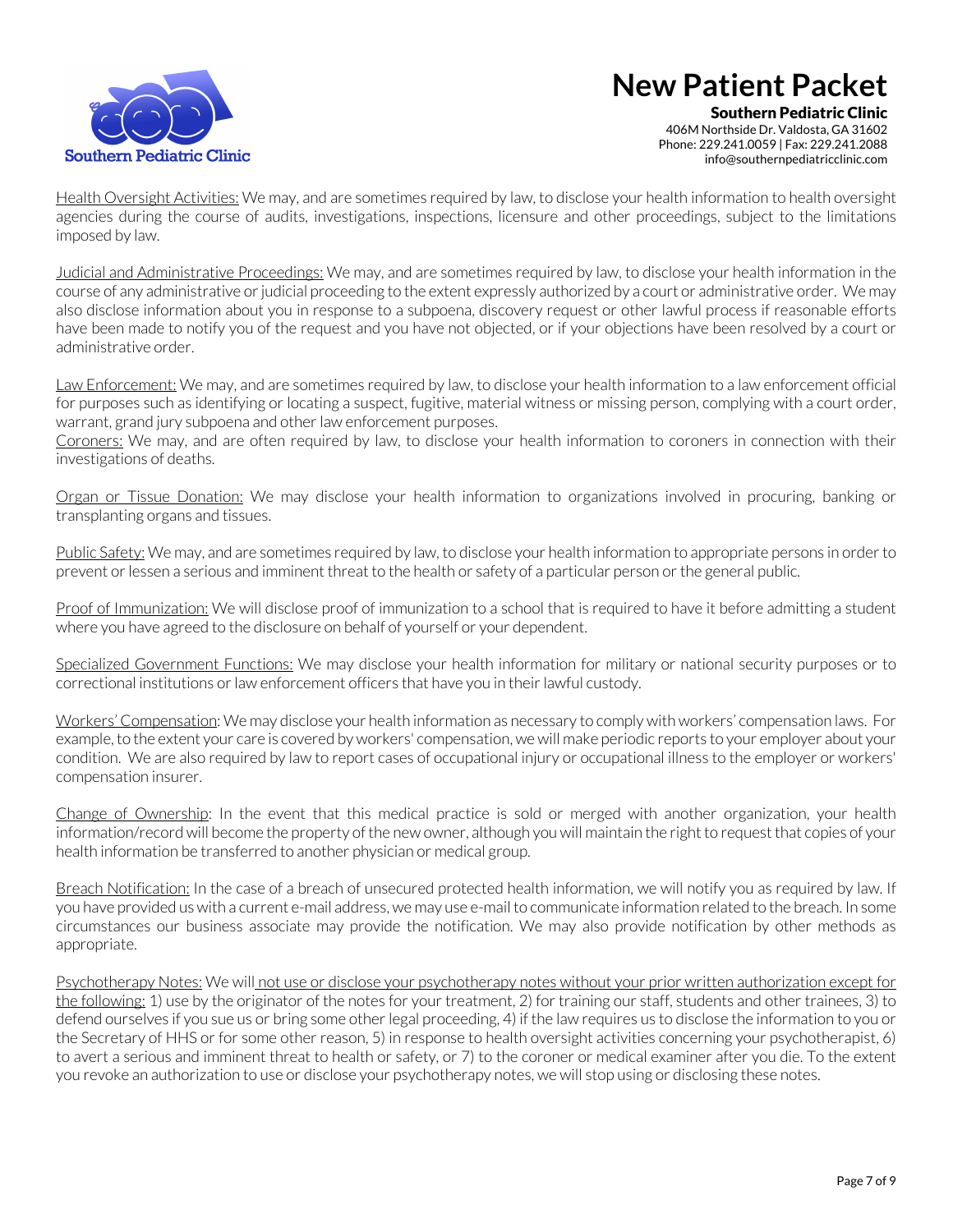

Southern Pediatric Clinic

406M Northside Dr. Valdosta, GA 31602 Phone: 229.241.0059 | Fax: 229.241.2088 info@southernpediatricclinic.com

#### **II. WHEN THIS MEDICAL PRACTICE MAY NOT USE OR DISCLOSE YOUR HEALTH INFORMATION**

Except as described in this Notice of Privacy Practices, this medical practice will, consistent with its legal obligations, not use or disclose health information which identifies you without your written authorization. If you do authorize this medical practice to use or disclose your health information for another purpose, you may revoke your authorization in writing at any time.

#### **III. YOUR HEALTH INFORMATION RIGHTS**

Right to Request Special Privacy Protections: You have the right to request restrictions on certain uses and disclosures of your health information by a written request specifying what information you want to limit, and what limitations on our use or disclosure of that information you wish to have imposed. If you tell us not to disclose information to your commercial health plan concerning health care items or services for which you paid for in full out-of-pocket, we will abide by your request, unless we must disclose the information for treatment or legal reasons. We reserve the right to accept or reject any other request, and will notify you of our decision.

Right to Request Confidential Communications: You have the right to request that you receive your health information in a specific way or at a specific location. For example, you may ask that we send information to a particular e-mail account or to your work address. We will comply with all reasonable requests submitted in writing which specify how or where you wish to receive these communications.

Right to Inspect and Copy: You have the right to inspect and copy your health information, with limited exceptions. To access your medical information, you must submit a written request detailing what information you want access to, whether you want to inspect it or get a copy of it, and if you want a copy, your preferred form and format. We will provide copies in your requested form and format if it is readily producible, or we will provide you with an alternative format you find acceptable, or if we can't agree and we maintain the record in an electronic format, your choice of a readable electronic or hardcopy format. We will also send a copy to any other person you designate in writing. We will charge a reasonable fee which covers our costs for labor, supplies, postage, and if requested and agreed to in advance, the cost of preparing an explanation or summary. We may deny your request under limited circumstances. If we deny your request to access your child's records or the records of an incapacitated adult you are representing because we believe allowing access would be reasonably likely to cause substantial harm to the patient, you will have a right to appeal our decision. If we deny your request to access your psychotherapy notes, you will have the right to have them transferred to another mental health professional.

Right to Amend or Supplement: You have a right to request that we amend your health information that you believe is incorrect or incomplete. You must make a request to amend in writing, and include the reasons you believe the information is inaccurate or incomplete. We are not required to change your health information and will provide you with information about this medical practice's denial and how you can disagree with the denial. We may deny your request if we do not have the information, if we did not create the information (unless the person or entity that created the information is no longer available to make the amendment), if you would not be permitted to inspect or copy the information at issue, or if the information is accurate and complete as is. If we deny your request, you may submit a written statement of your disagreement with that decision, and we may, in turn, prepare a written rebuttal. All information related to any request to amend will be maintained and disclosed in conjunction with any subsequent disclosure of the disputed information.

Right to an Accounting of Disclosures: You have a right to receive an accounting of disclosures of your health information made by this medical practice, except that this medical practice does not have to account for the disclosures provided to you or pursuant to your written authorization, or as described in paragraphs 1 (treatment), 2 (payment), 3 (health care operations), 6 (notification and communication with family) and 18 (specialized government functions) of Section A of this Notice of Privacy Practices or disclosures for purposes of research or public health which exclude direct patient identifiers, or which are incident to a use or disclosure otherwise permitted or authorized by law, or the disclosures to a health oversight agency or law enforcement official to the extent this medical practice has received notice from that agency or official that providing this accounting would be reasonably likely to impede their activities.